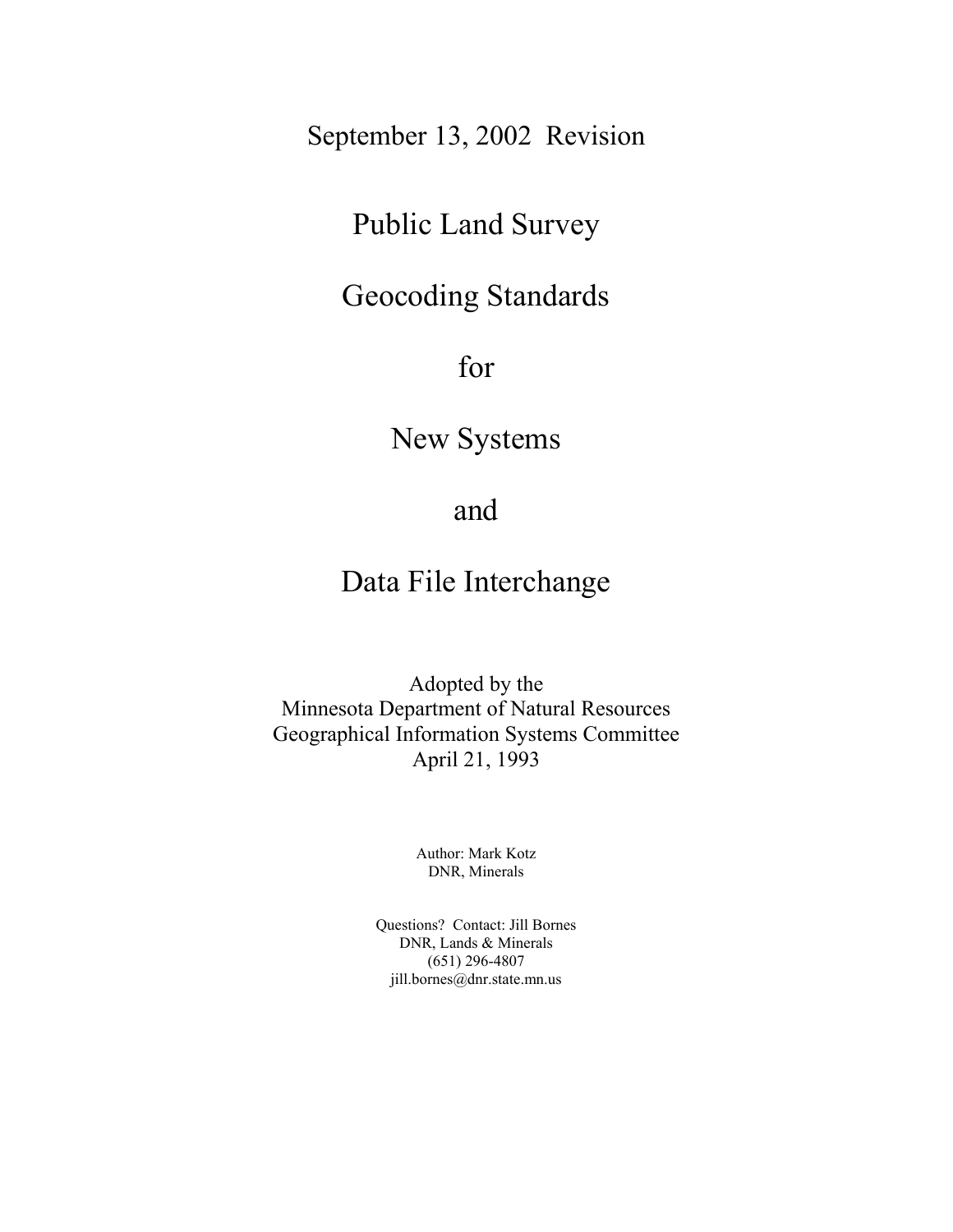# PLS DATA ELEMENT CODING STANDARDS

There is a need in the DNR as well as among various state, county and local government agencies and the private sector, to exchange and use a variety of data referenced to the public land survey. Currently, even within the DNR, many different formats are used to code PLS georeferenced data sets. The DNR has adopted the standards detailed in this document in order to allow future data sets to be developed with an efficient, complete and exchangeable PLS reference format.

The following information is used when referencing information to the public land survey:

County, Township, Range, Section, Forty, Government Lot

The standards chosen by the DNR to code this information are influenced by the peculiarities of the public land survey in Minnesota (for example, township number 58  $\frac{1}{2}$  in St. Louis County), and the popular PLS referencing system developed in 1976 for the Minnesota Land Management Information System (MLMIS).

COUNTY 2 digit number of the counties in alphabetical order:

 1 Aitkin 2 Anoka 3 Becker 4 Beltrami 5 Benton 6 Big Stone 7 Blue Earth 8 Brown 9 Carlton 10 Carver 11 Cass 12 Chippewa 13 Chisago 14 Clay 15 Clearwater 16 Cook 17 Cottonwood 18 Crow wing 19 Dakota 20 Dodge 21 Douglas 22 Faribault 23 Fillmore 24 Freeborn 25 Goodhue 26 Grant 27 Hennepin 28 Houston

29 Hubbard

30 Isanti 31 Itasca 32 Jackson 33 Kanabec 34 Kandiyohi 35 Kittson 36 Koochiching 37 Lac Que Parle 38 Lake 39 Lake of the Woods 40 Le Sueur 41 Lincoln 42 Lyon 43 Mc Leod 44 Mahnomen 45 Marshall 46 Martin 47 Meeker 48 Mille Lacs 49 Morrison 50 Mower 51 Murray 52 Nicollet 53 Nobles 54 Norman 55 Olmsted 56 Otter tail 57 Pennington

58 Pine

59 Pipestone 60 Polk 61 Pope 62 Ramsey 63 Red lake 64 Redwood 65 Renville 66 Rice 67 Rock 68 Roseau 69 St. Louis 70 Scott 71 Sherburne 72 Sibley 73 Stearns 74 Steele 75 Stevens 76 Swift 77 Todd 78 Traverse 79 Wabasha 80 Wadena 81 Waseca 82 Washington 83 Watonwan 84 Wilkin 85 Winona 86 Wright 87 Yellow Medicine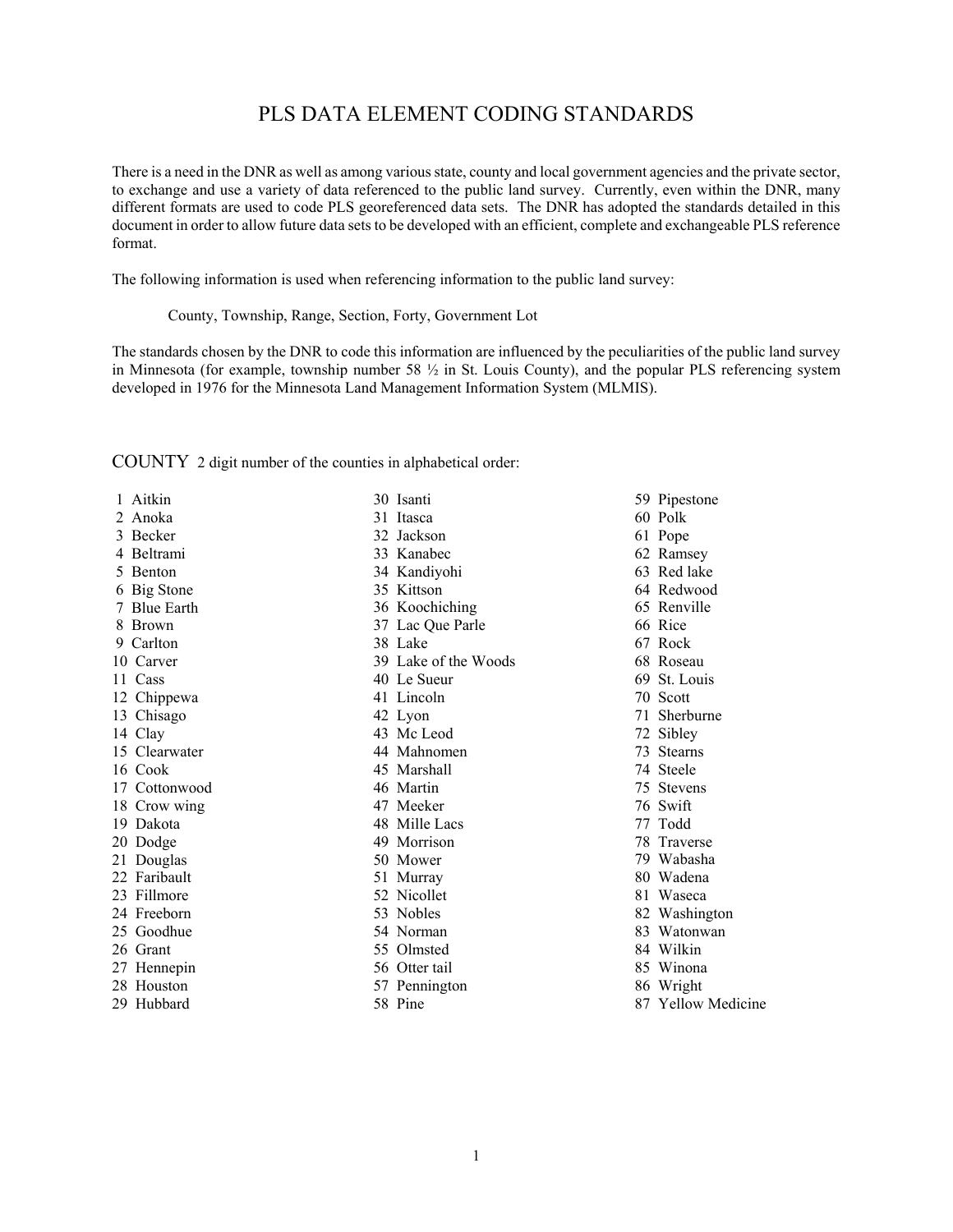## TOWNSHIP 3 digit township number

Township numbers range from 26 to 168 in Minnesota. In addition to the number, the public land survey attaches a "north" or "south" to the township number to reference it as being north or south of a particular regional base line\*. Because all Minnesota townships are north of the regional base lines to which they are referenced, the "north" information is implied under these standards and not specifically a part of the data set. Another peculiarity of Minnesota is a case in which a surveying error has resulted in what is officially designated as a ½ township. This is township 58 ½, range 17 in St. Louis County. For this reason an extra code has been added to the range direction field (below) to account for this ½ township.

# RANGE AND RANGE DIRECTION

Range numbers in Minnesota vary from 1 to 51. In addition, numbers 3 to 27 are used for both the 4th and 5th principle meridians, and numbers 1 to 7 exist both east and west of the 4th principle meridian. Since all PLS locations in Minnesota can be found without knowing the principle meridian (because the township numbers do not overlap between principle meridians), principle meridian is not a data element in the DNR's PLS geocoding standards. Range direction, however, is necessary for finding PLS locations in ranges 1 to 7 of the 4th principle meridian. For this reason, in addition to the 2 digit range number, east-west coding is required (below). Also, like with township above, there exists in Roseau County an officially designated ½ range. This is range 42 ½ in both townships 159 and 160. This unique range will also use the "range direction" code of "2" (below) to distinguish it from range 42.

## RANGE DIRECTION 1 digit\*\*:

- $0 = West$
- $1 =$  East (Cook County only)
- 2 = Township 58  $\frac{1}{2}$  (St. Louis Co.) and Range 42  $\frac{1}{2}$  (Roseau Co.)

RANGE 2 digit range number

## SECTION 2 digit section number

Section numbers in the public land survey go from 1 to 36, although not all townships contain all 36 sections.

Principle Meridians. The public land survey in Minnesota is referenced to two different "principle meridians," the "4th" and the "5th." A principle meridian is a line of longitude defined by the public land survey from which "range" numbers are referenced. Range numbers may be "east" or "west" of a principle meridian. In Minnesota, some range numbers in eastern Cook County are "east" of the 4th principle meridian. The remaining range numbers are west of either the 4th or the 5th principle meridian.

Regional Base Lines. Each principle meridian has attached to it a "regional base line," which is a line of latitude define by the public land survey from which "township" numbers are referenced. Townships may be "north" or "south" of the regional base line of the principle meridian. In Minnesota, all townships are north of their regional base line.

\*\* Range Direction Codes. Many different range direction codes have been previously used in DNR, none of which is identical to these standards. The old MLMIS codes, for example, used 1 for East and 2 for West. The MLMIS data used for EPPL7 uses 1 for East and 0 for West. Neither of these systems handles ½ townships or ranges. The Division of Forestry's system has used 8 for East and 9 for West and assumed T58 ½ was part of T59. It doesn't account for Range 42 ½. The DNR land records at one time used the original MLMIS codes but now use E for East and W for West, with a decimal place in the township field for T58 ½, but no decimal in the range field.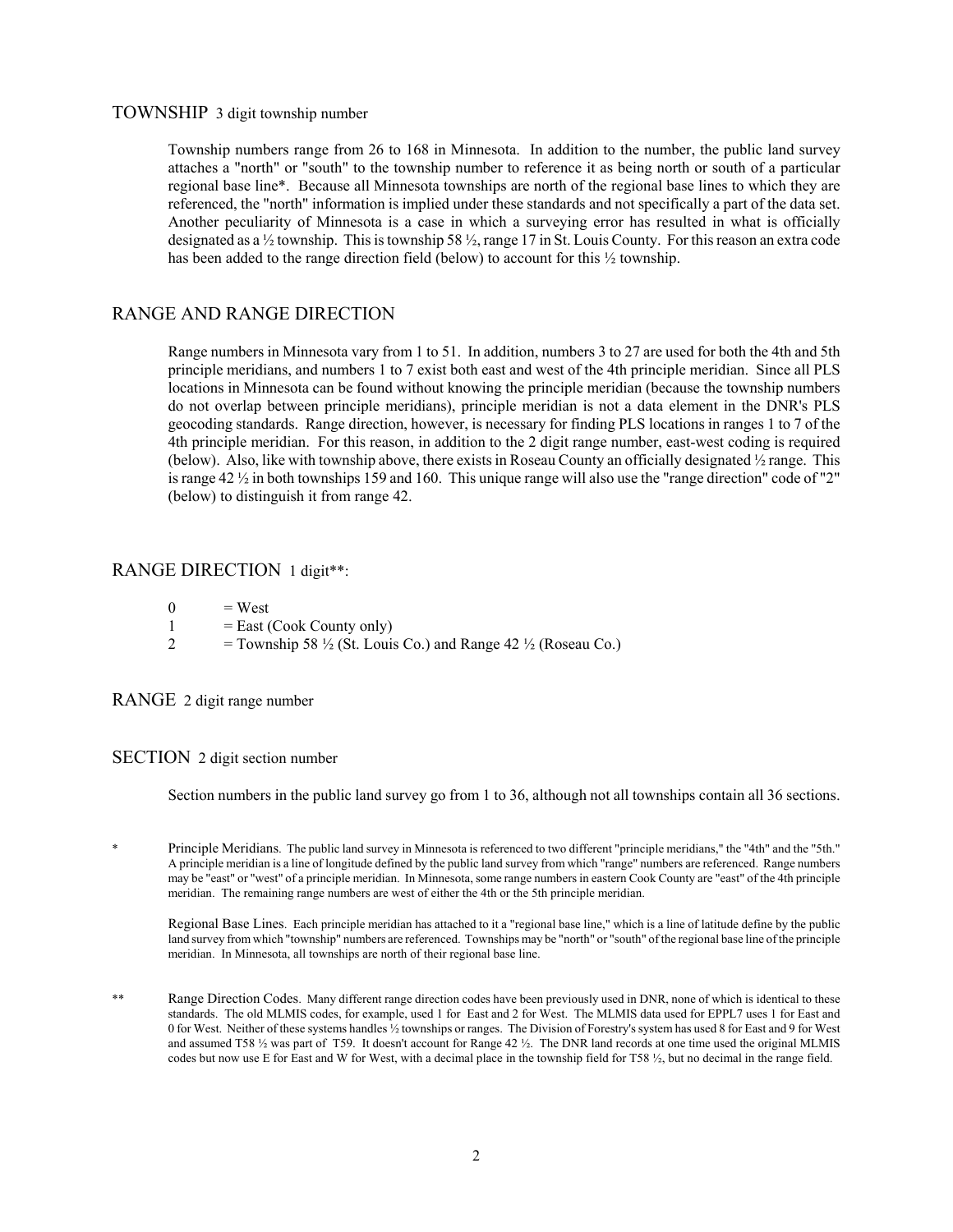FORTY 2 digits as defined below:

The forty field is really a combination of a code for the quarter section and a code for the quarter of the quarter section as follows:

|  |  |  | NENE = 11 NENW = 21 NESW = 31 NESE = 41         |             |  |
|--|--|--|-------------------------------------------------|-------------|--|
|  |  |  | NWNE = $12$ NWNW = $22$ NWSW = $32$ NWSE = $42$ |             |  |
|  |  |  | SWNE = $13$ SWNW = $23$ SWSW = $33$ SWSE = $43$ |             |  |
|  |  |  | $SENE = 14$ $SENW = 24$ $SESW = 34$             | $SESE = 44$ |  |

The forty field should be filled for government lots. Use the forty location containing the largest portion of the government lot. Where a lot lies equally within two forty locations, the forty location with the lowest number should be used. The DNR is developing a list of forty locator codes for all government lots within the state (in conjunction with the Control Point Generated PLS Layer Project). Contact the Division of Lands & Minerals for more information.

Where government lots exist outside the boundaries of the standard section, the two digit codes listed below will be used for the forty field.

|    | 55 | 56 | 65 | 66 | 95 | 96 |    |    |
|----|----|----|----|----|----|----|----|----|
|    | 58 | 57 | 68 | 67 | 98 | 97 |    |    |
|    | 51 | 52 | 61 | 62 | 91 | 92 |    |    |
|    | 54 | 53 | 64 | 63 | 94 | 93 |    |    |
| 15 | 11 | 12 | 21 | 22 | 71 | 72 | 75 | 76 |
| 16 | 14 | 13 | 24 | 23 | 74 | 73 | 78 | 77 |
| 45 | 41 | 42 | 31 | 32 | 81 | 82 | 85 | 86 |
| 46 | 44 | 43 | 34 | 33 | 84 | 83 | 88 | 87 |
|    | 01 | 02 | 05 | 06 | 09 |    |    |    |
|    | 04 | 03 | 08 | 07 | 10 |    |    |    |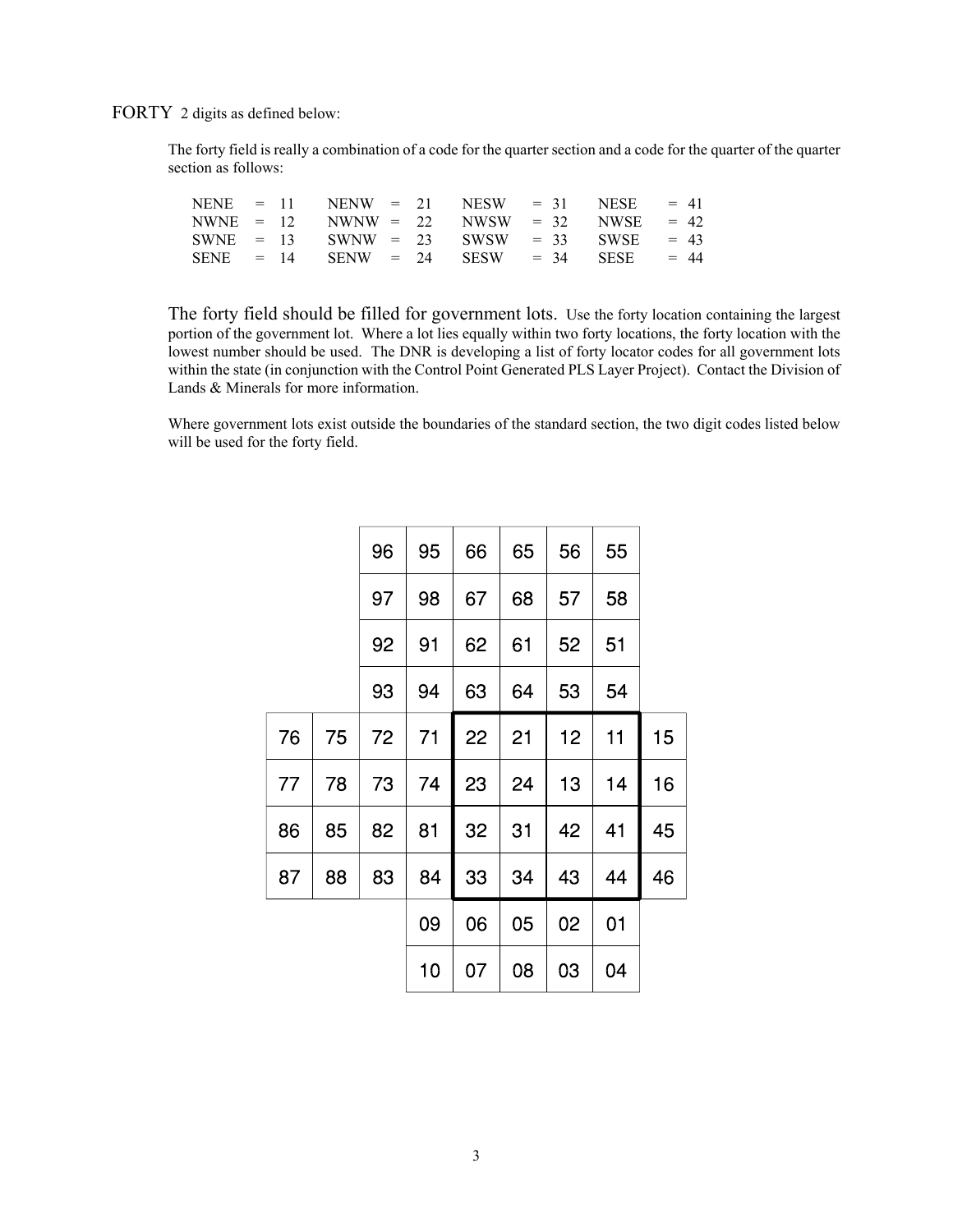## GOVERNMENT LOT 2 digit number

Government lots are defined by the original public land survey and subsequent official resurveys around meandered bodies of water and along correction lines (usually, but not always, the north and west sides of a township). Government lots are numbered within each section starting with 1 and going as high as is needed. No section in Minnesota has more than 99 government lots. Some sections, however, have duplicate government lots due to separate surveys on each side of Indian reservation boundaries (e.g. Sec. 17, Twp. 50, Rng. 19 in St. Louis County).

# SUBDIVISIONS OF FORTIES AND GOVERNMENT LOTS

Data sets that specifically define units in 10 acre or 2.5 acre cells should continue to use the 1, 2, 3, 4 method as is used for the quarter section and quarter-quarter section locations.

### PARCEL 2 digit sequential number from DNR land records

When dealing with land ownership, forties and government lots are often subdivided into parcels of all sizes and shapes. Some subdivisions simply divide a forty into halves, while others may create hundreds of small platted parcels. The DNR land records use a simple two digit sequential number  $(1, 2, 3...)$  to uniquely define these parcels. It has no geographic attribute. This is the de facto parcel identifier for DNR-administered lands. To define parcels that are not in the land records (i.e., privately owned), use a parcel number greater than 50 to avoid duplication with parcel ID codes in the land records.

Note: see page 8 for the DNR "TRACT" coding standards used by the Division of Lands and Minerals Survey Unit.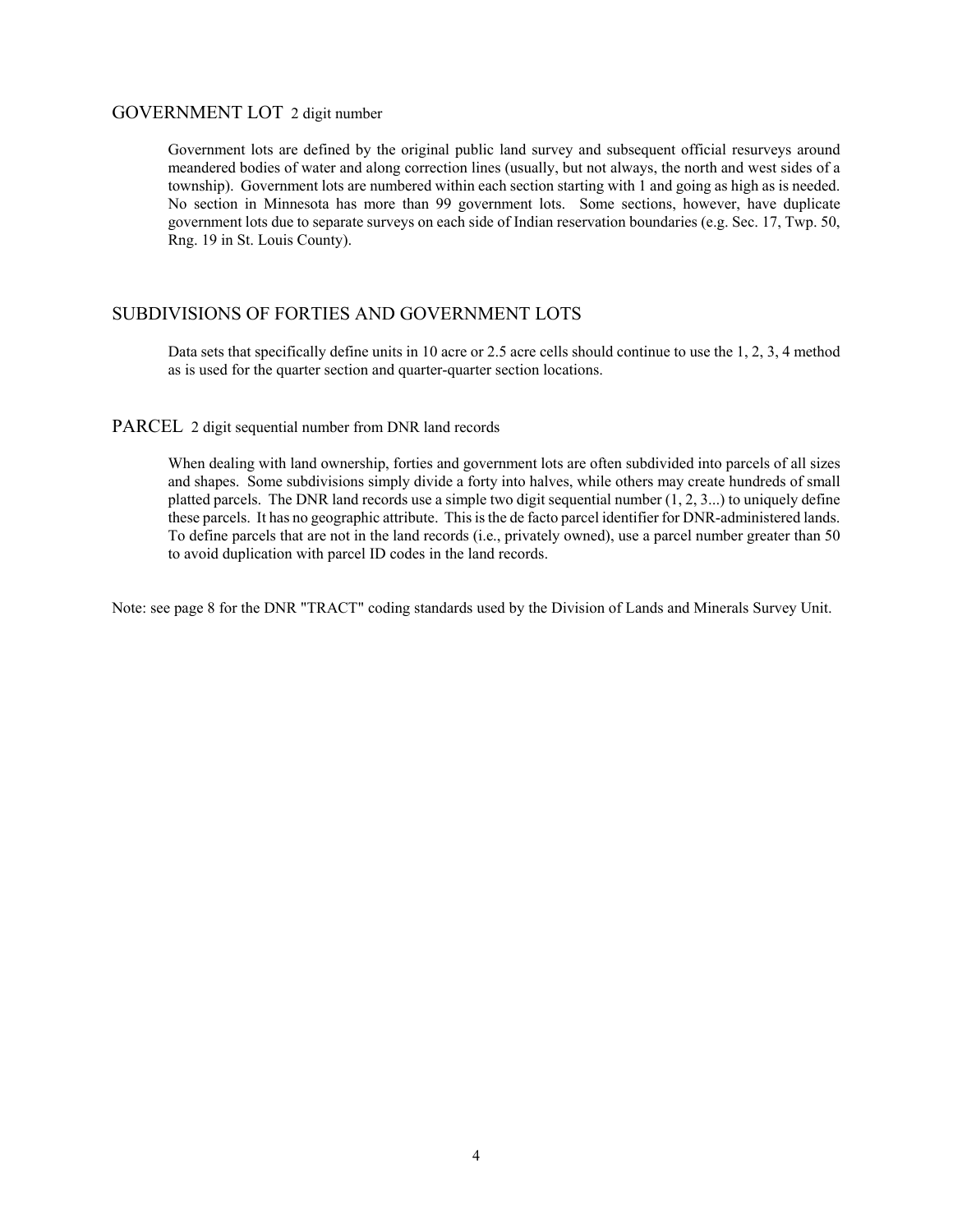# DATA FILE FORMAT

# FIELD NAMES

Since many software packages allow fields to have more than one name, this issue is not critical. However, we have some internal naming conventions for Arc/Info files (below). (Alternate names and redefined items can be added to customize data files.)

## UNIQUE GEOCODE

A full unique geocode is created by combining (redefining) individual data fields in the order shown below. For example, GEOPARC includes all fields, GEOSECT includes information to the section level. In this way, data sets that do not contain all of the fields can use a geocode that represents only those fields included in the data set.

# ORDERING SEQUENCE

The fields should be ordered as shown below in the INFO file definition. Note that the range direction field precedes the range field. This is done so that the range direction and range fields can be redefined as one field and still be used with software that utilizes 8 bit processing (i.e. EPPL7 requires data values from 0 to 256).

#### **INFO FILE DEFINITION OF STANDARD PLS GEOCODE**

| <b>Start</b> | <b>Item</b>  | <b>Item</b>    | Item |                                               |
|--------------|--------------|----------------|------|-----------------------------------------------|
| Column       | Name         | Width Type     |      | Alternate Name                                |
|              |              |                |      |                                               |
|              | <b>COUN</b>  | $\mathfrak{D}$ |      | <b>COUNTY.CODE</b>                            |
| 3            | <b>TOWN</b>  | 3              |      | <b>TOWNSHIP</b>                               |
| 6            | <b>RDIR</b>  |                |      | RANGE DIRECTION                               |
|              | <b>RANG</b>  | 2              |      | <b>RANGE</b>                                  |
| 9            | <b>SECT</b>  | 2              |      | <b>SECTION</b>                                |
| 11           | <b>FORT</b>  | $\mathfrak{D}$ |      | <b>FORTY CODE</b>                             |
| 13           | <b>GLOT</b>  | 2              |      | <b>GOVERNMENT.LOT</b>                         |
| 15           | PARC         | 2              |      | PARCEL CODE                                   |
| 17           | GLOTMATCH 14 |                | L    | GEOCODE especially useful for government lots |
|              |              |                |      | (The 'FORT' value is zeroed out where 'GLOT'  |
|              |              |                |      | value is greater than 0)                      |

Redefined Items (all leading zeros should be filled):

| <b>GEOPARC</b> | I6 | GEOCODE (optional) |
|----------------|----|--------------------|
| <b>GEOGLOT</b> |    |                    |
| <b>GEOFORT</b> |    |                    |
| <b>GEOSECT</b> |    |                    |
| <b>GEORANG</b> |    |                    |
|                |    |                    |

The GEOPARC field will serve as the standard parcel ID number or "PIN" for the DNR.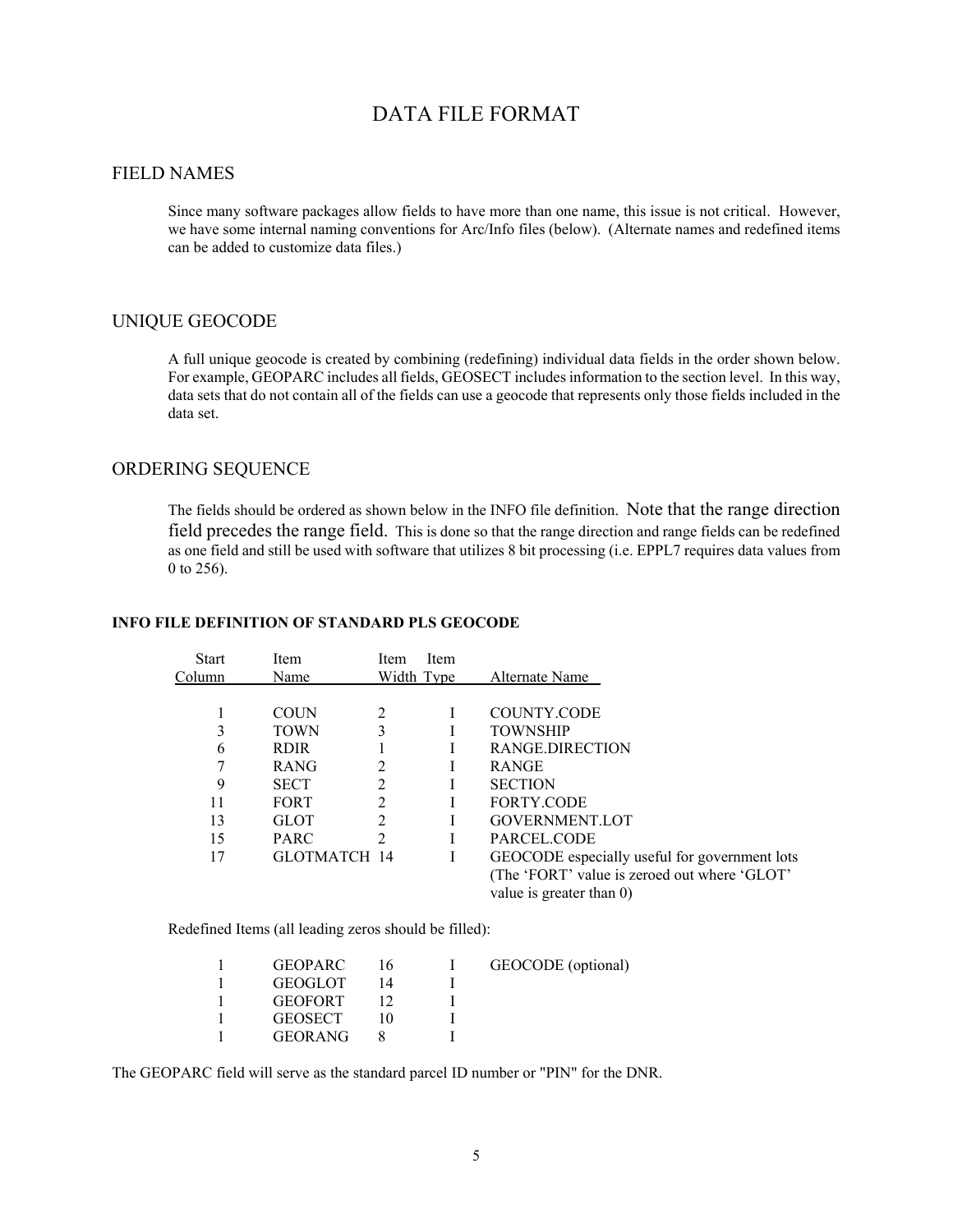# PLS LINE CODING STANDARDS

In order to display and conduct analyses with various PLS lines, the lines must first have attributes that allow one to differentiate between various categories (e.g. county boundaries, section lines, meander lines). The hierarchical nature of PLS lines makes integer values a logical choice for coding. For example, one can select all lines with a value greater than 40 to get a section lines coverage.

INFO item name = PLSLINE 2 digit integer

Values are as follows:

## STATE LINES

- 01 State line that is also a township or range line (all PLS state lines are county and forty/government lot lines)
- 02 State line that is not a township line but is a section line (border with S. Dakota in Rock Co.)
- 03 State line that is a PLS line but is neither a township line nor a section line (e.g. east side of state along Pine & Carlton Counties)
- 04 State boundary that is not a PLS line (e.g. center line of Mississippi River, Lake of the Woods) excluding Lake Superior state boundary
- 05 Pseudo state boundary along northern shoreline of Lake Superior
- 06 State boundary in the middle of Lake Superior
	- Note: Generally, state and county boundaries are statutorily defined to go to the center of meandered waters. The one exception is the north shore of Lake Superior which is coded separately.

### COUNTY LINES

- 11 County line that is also a township or range line (all county lines are forty/government lot lines)
- 12 County line that is not a township or range line but is a section line
- 13 County line that is a PLS line but is neither a township line nor a section line (e.g. south side of Marshall County)
- 14 County boundary that is not a PLS line (e.g. center lines of rivers)

### TOWNSHIP/RANGE LINES

- 21 Township or range line (all township and range lines are also section lines and forty/government lot lines)
- 22 Pseudo township or range line (line extending across meandered water body to complete the polygons). Both points defining the line are shown on the GLO plat as having been surveyed.
- 23 Type 2 pseudo township line. Same as above except that at least one point defining the line was not surveyed (no distance to it is shown on the GLO plat).

### SECTION LINES

- 31 Section line (all section lines are also forty/government lot lines)
- 32 Pseudo section line (line extending across meandered water body to complete the polygons). Both points defining the line are show on the GLO plat as having been surveyed.
- 33 Type 2 pseudo section line. Same as above except that at least one point defining the line was not surveyed (no distance to it is shown on the GLO plat).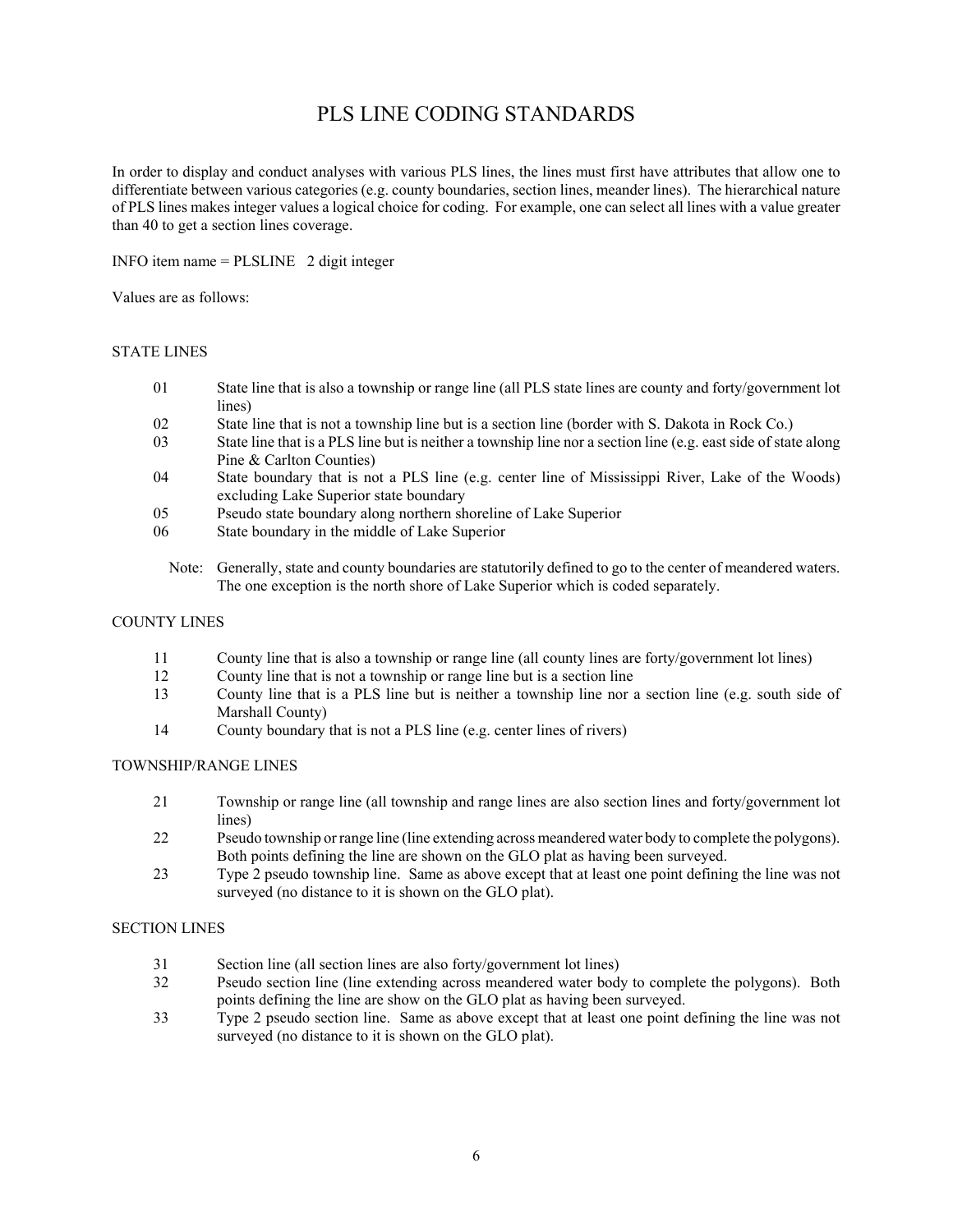### FORTY/GOVERNMENT LOT LINES

- 41 Quarter section line
- 42 Sixteenth section line
- 43 Meander line (Note: Meander lines are rough approximations of water body boundaries at the time of the public land survey. They ARE NOT current water boundaries, but they may be coincident.)
- 44 Pseudo government lot lines (e.g. lines extending from meander line to current water boundary)
- 45 Reservation line dividing forties and forming government lot boundaries.
- 46 Miscellaneous government lot line. (e.g. previous meander line (originally a meander line, but now a government lot boundary due to a resurvey) or other government lot lines that do not fit any of the above categories.)

### PARCEL LINES

Additional codes will be added later for a variety of parcel and other legal ownership boundaries (i.e. subdivisions, easements, rights-of-way, etc.). They will be part of a parcel/ownership layer that will be created using the PLS layer as a base. For the time being, the only code we have defined is below:

51 Subdivisions of state ownership